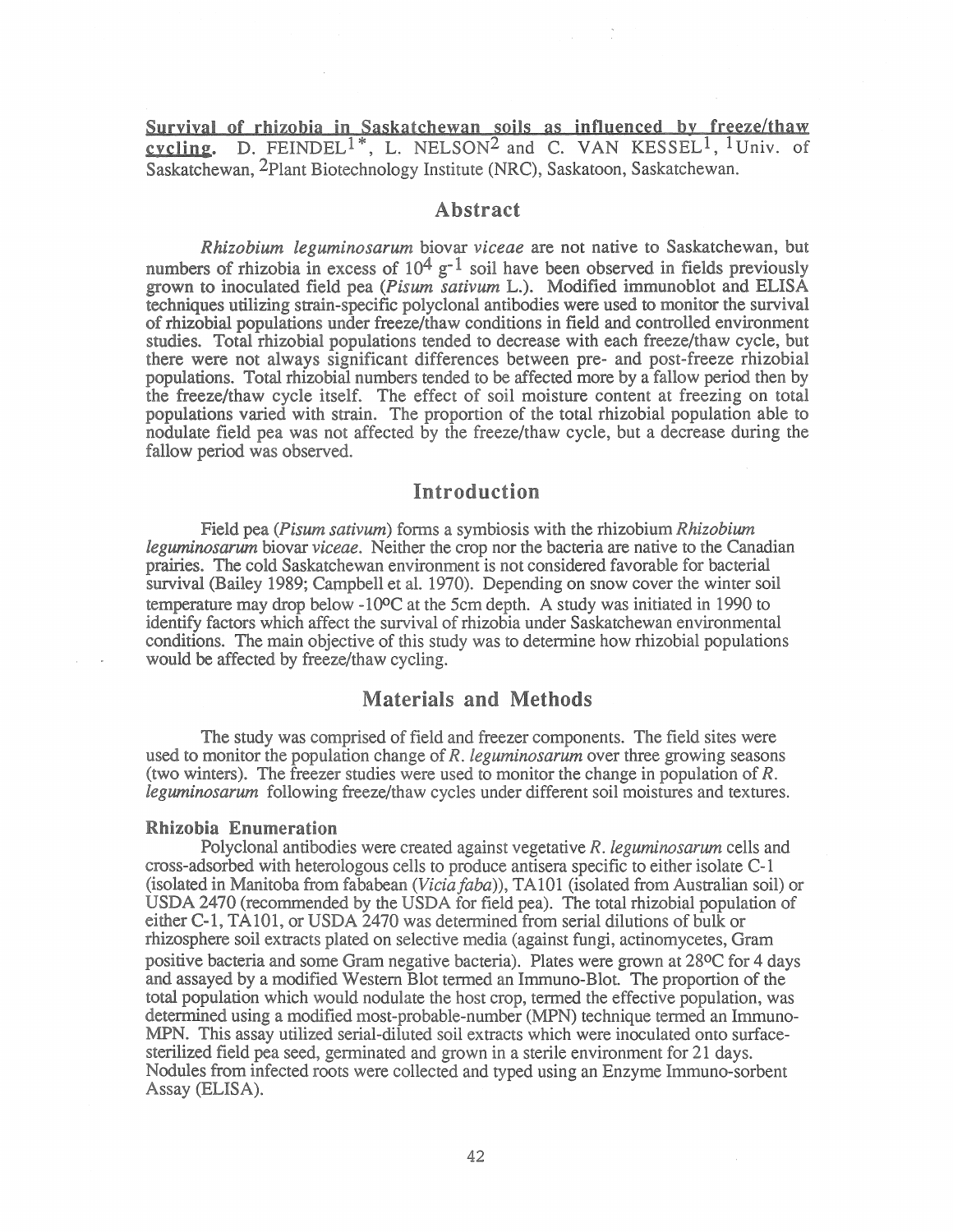Field Component<br>Between 1990 and 1992 sites were selected at Biggar (Dark Brown Chernozem) and Prince Albert (Black Chernozem) to monitor seasonal rhizobial population changes. The Biggar site had produced an inoculated field pea crop in 1986, and the Prince Albert site had produced a field pea crop in 1988. Both were first time pulse crops. Field pea, inoculated with greater than  $10^5$  viable rhizobia seed<sup>-1</sup>, was grown at both sites in 1990 and 1991. Wheat was grown in 1992. The rhizobial population was determined from bulk soil samples prior to planting in 1990 and 1991 and from bulk soil samples in the spring and fall of 1992. The rhizobial population was determined from rhizosphere soil samples in the fall of 1990 and 1991.

#### Freezer Component - Experiment I

*R. leguminosarum* biovar *viceae* isolate TA101 was added to a loamy sand soil (Dark Brown Chemozem free of indigenous rhizobia) in combination with isolate C-1 as a multi-strain inoculant. Three moisture regimes were imposed on the soil; dry ( -1.5 MPa), moist ( -0.25 MPa) and wet ( -0.03 MPa). The soil was then incubated at 200C for two weeks prior to initiation of the first freeze/thaw cycle. Soil temperature was then reduced at the rate of  $1/100^{\circ}\text{C min}^{-1}$  to  $-10^{\circ}\text{C}$  and was maintained at that temperature for 10 days. The soil temperature was then raised at  $1/100^{\circ}$ C min<sup>-1</sup> to +20 $^{\circ}$ C. A sample was taken and the soil refrozen to  $-10^{\circ}\text{C}$ , maintained for 40 days then raised to  $+20^{\circ}\text{C}$  and sampled. The soil was then kept at  $+20^{\circ}$ C for 35 days (representing a fallow period) and re-sampled. Bulk soil samples were enumerated for total and effective rhizobial populations.

## Freezer Component - Freezer Experiment II

Isolate USDA 2470 was added to a loamy sand soil (Dark Brown Chemozem free of indigenous rhizobia) in combination with isolate C-1 as a multi-strain inoculant. Two soils of differing textures (loamy sand- 56% sand, 30% silt, 14% clay; clay- 8% sand, 33% silt, 59% clay) plus a saline soil (22 mS/cm using a 1:1 soil:water conductivity test) were used. The soils were incubated for two weeks prior to initiation of the first freeze/thaw cycle. Soil temperature was reduced at the rate of  $1/100^{\circ}$ C min<sup>-1</sup> to -22<sup>o</sup>C and maintained for 4 days. Soil temperature was then increased at  $1/100^{\circ}$ C min<sup>-1</sup> to + $10^{\circ}$ C. The soils were sampled and then refrozen to -22<sup>o</sup>C, maintained for 10 days, then raised to +10<sup>o</sup>C and re-sampled. Bulk soil samples were enumerated for total and effective rhizobial populations.

Note 1: Only results obtained from isolate C-1 will be discussed.

Note 2: Results from the saline soil will not be discussed as rhizobial die-off occurred within the 14 day incubation period.

# Results and Discussion

#### Field Component

The sites at Biggar and Prince Albert were monitored from 1990 until 1992. Each site had a high initial population (Table 1). The effective population increased during the growing season for both 1990 and 1991 in the presence of the host crop. The winter of 1990/91 was harsh at the Biggar location. There was sparse snow cover and temperatures at the 5 cm soil depth dropped to below  $-10$ <sup>o</sup>C. There was a continuous deep snow cover at the Prince Albert location and soil temperature at the *5* em depth did not go below -2°C. The effective population at the Biggar location declined, while at the Prince Albert location it remained at the same level as the previous year. Only the Biggar location was monitored in 1992. The 1991/92 winter was mild, with a deep snow cover and a low soil temperature of  $-1$ <sup>o</sup>C at the 5 cm depth. Similar to the Prince Albert location the previous year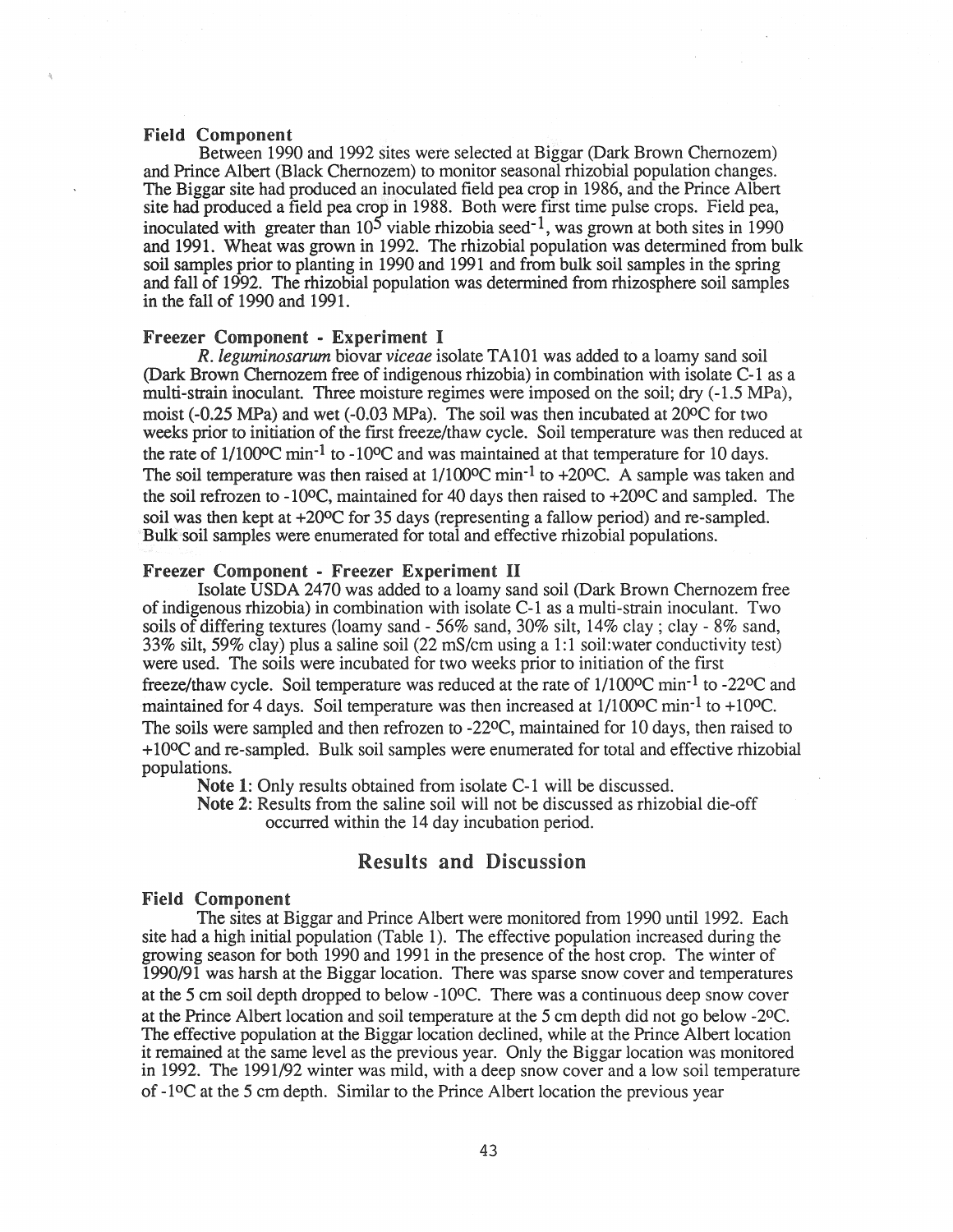population levels were maintained from Fall to Spring. This indicated that the degree of harshness over winter may play a role in rhizobial survival.

|                         | <b>Biggar</b> | <b>Prince Albert</b><br>Log rhizobia $g^{-1}$ soil |
|-------------------------|---------------|----------------------------------------------------|
| Spring 1990 (pre-plant) | 4.4 $\beta$   | 4.6                                                |
| Fall 1990 (Flowering)   | 5.1           | 3.9                                                |
| Spring 1991 (pre-plant) | 4.4           | 4.7                                                |
| Fall 1991 (Flowering)   | 6.1           | 5.7                                                |
| Spring 1992             | 6.1           | nd <sup>K</sup>                                    |
| Fall 1992               | 50            | nd                                                 |

Table 1. Effective population of rhizobia at the Biggar and Prince Albert locations between 1990 and 1992.

#### $\beta$  - 95% fiducial limits -  $\pm$  0.42

K - not determined.

### **Freezer Component - Experiment 1:**

The total population remained stable following the frrst freeze/thaw cycle, declined following the second freeze/thaw cycle and remained stable throughout the fallow period. The effective population was maintained during the first freeze/thaw cycle, but declined during the second cycle and fallow period. There were not distinct effects of soil moisture content on the survival of rhizobia. Wet conditions appeared to favor total numbers, while moist conditions appeared to favor the effective population. It appeared that moist, rather than dry conditions were more favorable to rhizobial survival.

The proportion of effective rhizobia did not change throughout the freeze/thaw cycles, but a significant decrease occurred during the simulated fallow period (Table 3). Because the total rhizobia! population did not change in the fallow period compared to the final freeze/thaw cycle it may indicate that effective rhizobia are less competitive in a fallow soil.

| <b>Sampling Period</b> | <b>Total Population</b>    |              | <b>Effective Population</b> |               |
|------------------------|----------------------------|--------------|-----------------------------|---------------|
|                        | Log rhizobia $g^{-1}$ soil |              |                             |               |
| Initial                | 6.2                        | $a^{\beta}$  | 5.0                         | $h^{\kappa}$  |
| Cycle 1                | 5.9                        | a            | 5.5                         | a             |
| Cycle 2                | 4.8                        | b            | 4.0                         | $\mathcal{C}$ |
| Fallow                 | 5.1                        | b            | 3.1                         | d             |
| Moisture               |                            |              |                             |               |
| Dry                    | 6.0                        | $\mathbf{a}$ | 4.6                         | h             |
| Moist                  | 5.4                        | b            | 5.4                         | a             |
| Wet                    | 5.2                        |              | 4.                          |               |

Table 2. Change in the total and effective rhizobial population as influenced by freeze/thaw cycling and soil moisture.

B - treatments followed by the same letter are not significantly different at the 5% level using an F-protected LSD.

 $\kappa$  - 95% fiducial level of  $\pm 0.42$  log units.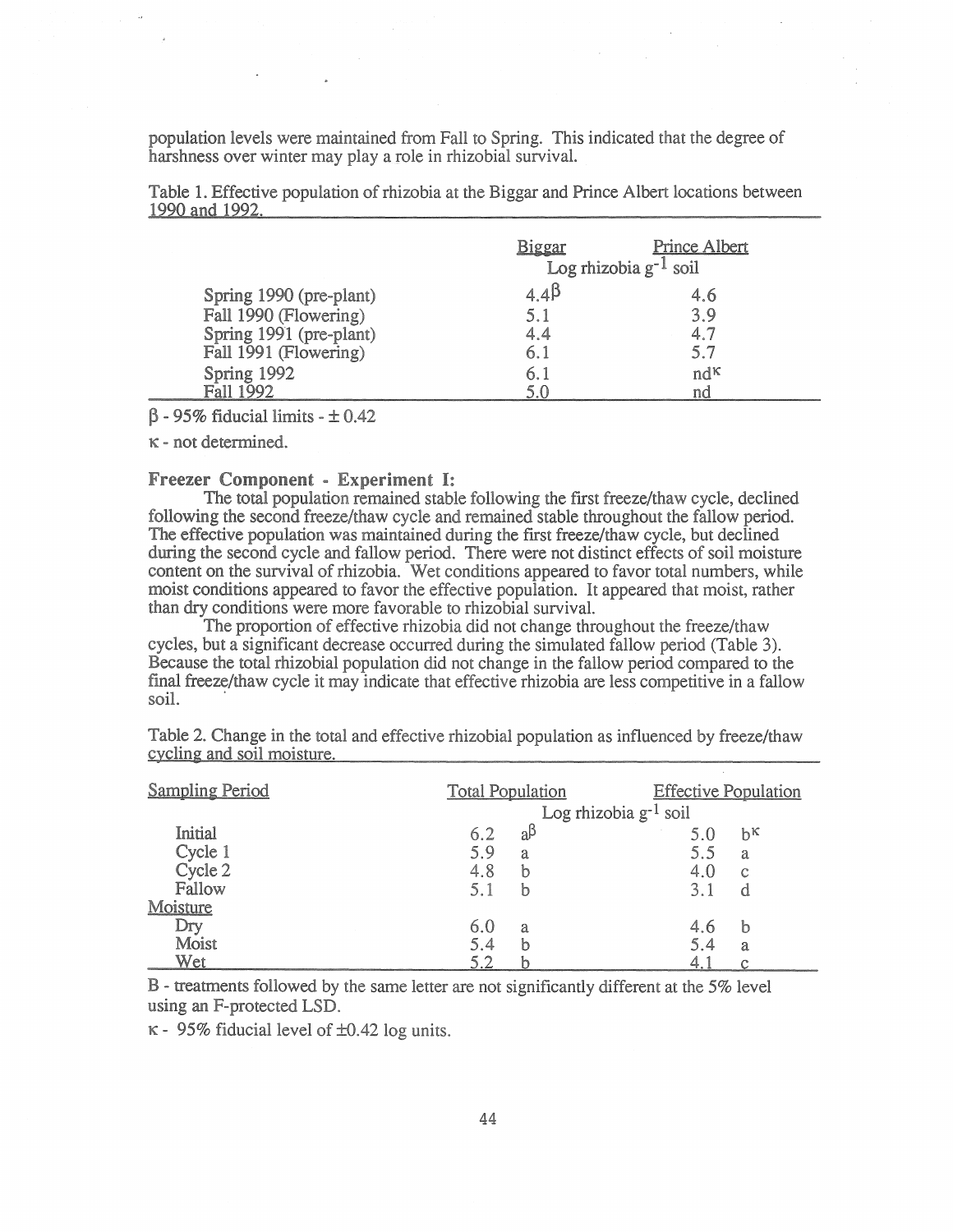|                     |                 | $-cycle--$     |                 |                     |
|---------------------|-----------------|----------------|-----------------|---------------------|
|                     | <b>Initial</b>  | 1st<br>$\sim$  | 2nd             | Fallow              |
| Time                | 70              | 60             | 60              | 2200                |
| Dry<br>Moist<br>Wet | 10<br>180<br>20 | 80<br>50<br>40 | 30<br>10<br>140 | 3200<br>3200<br>600 |

Table 3. Moisture effect on the ratio of total to effective rhizobial population following two freeze/thaw cycles and a fallow period.

## **Freezer Component - Experiment** II:

There was no difference between the loamy sand and clay soil for rhizobial survival (Table 4). The total rhizobial population remained stable following one freeze/thaw cycle and decreased following the second cycle. The effective population remained stable (Table 5). The proportion of effective rhizobia did not change following one freeze/thaw cycle. This was similar to the first experiment.

Table 4. Change in the total and effective rhizobial population as influenced by freeze/thaw cycline and soil texture.

| <b>Sampling Period</b> | <b>Total Population</b> | Log rhizobia $g^{-1}$ soil | <b>Effective Population</b> |              |
|------------------------|-------------------------|----------------------------|-----------------------------|--------------|
| <b>Loamy</b> sand      |                         |                            |                             |              |
| Initial                | 6.0                     | $a^{\beta}$                | 4.5                         | $b^{\kappa}$ |
| Cycle 1                | 5.4                     | a                          | 4.8                         | a            |
| Cycle 2                | 5.0                     | $\mathbf b$                | $\text{nd}^{\delta}$        |              |
| Clav                   |                         |                            |                             |              |
| Initial                | 5.5                     | $a^{\beta}$                | 4.6                         | $b^{\kappa}$ |
| Cycle 1                | 4.7                     | a                          | 4.4                         | a            |
| Cycle 2                | 4.9                     | $\mathbf b$                | nd                          |              |

B - treatments followed by the same letter are not significantly different at the 5% level using an F-protected LSD.

 $\kappa$  - 95% fiducial level of  $\pm 0.42$  log units.

S - not determined.

Table 5. Texture effect on the ratio of total to effective rhizobial population following one freeze/thaw cycle.

|      | Initial                 | Cycle 1<br><b>Contract Contract</b> |
|------|-------------------------|-------------------------------------|
| Loam | 31<br><b>Contractor</b> | 4                                   |
| Clay |                         | ×.                                  |